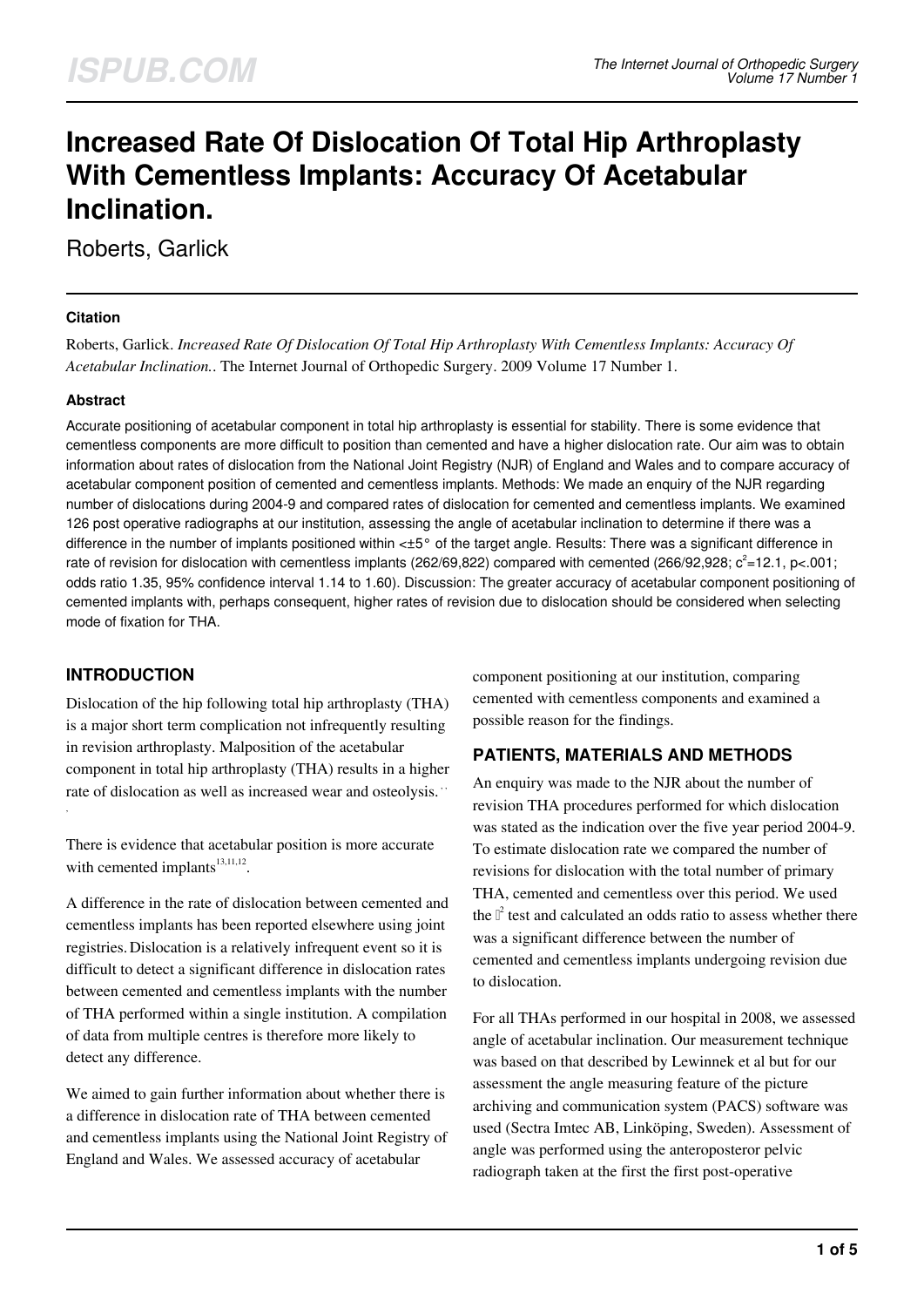outpatient follow-up appointment. Acetabular inclination was taken as the angle between a line drawn level with the inferior margins of the pubes and another in alignment with the extremes of the acetabular component. For cemented implants a line was drawn intersecting the extremes of the radio-opaque metal ellipse of the acetabular component (figure 1)

### **Figure 1**

Figure 1: measurement of acetabular angle using PACS programme.



No literature was identified reporting the validation and use of the angle measuring feature of PACS software. We performed validation of our measurement technique, involving assessment of reliability on repeated measurement by the same observer (intraobserver) and by different observers (interobserver).

To assess interobserver reliability all angle measurements were performed independently by two observers (NG, DR). To ensure intraobserver reliability, 20 angles were remeasured after an interval of three weeks by each observer. Statistical analysis described by Bland and Altman was used to assess reproducibility This technique involves calculating the difference in measurements for each subject. The mean and standard deviation of the differences is then calculated. Reproducibility is good if a high proportion of the differences are within two standard deviations of the mean difference.

Varying opinions exist about optimal acetabular position $2^2$ . All operating surgeons were asked the intended angle of acetabular inclination in their practice. The aim of this work was to compare intended inclination angle with that assessed on post-operative radiograph. Component position was considered incorrect if angle of inclination was  $\geq 5^\circ$  the

surgical target. We determined whether the number of acetabular components outside this range was significantly different between cemented and cementless THA with  $\mathbb{I}^2$  test.

## **RESULTS**

In the period 2004-9 92,928 cemented and 69,822 cementless THA were registered with according to the NJR of England and Wales. During the same period there were 266 revisions of cemented and 262 cementless THA with dislocation as an indication. Comparing number of primary THAs and revisions for dislocation provides an indication of dislocation rate for this period. A  $\mathbb{I}^2$  test indicates there is a significantly higher dislocation rate with cementless implants ( $\mathbb{I}^2$ =12.1, p<0.001) and odds ratio of 1.35 (95%) confidence interval 1.14 to 1.60) indicates a 35% increase in odds of dislocation with cementless implants compared to cemented.

One hundred and twenty-six THA were performed at our institution during the study period. Of the acetabular components 80 were cemented and 46 cementless. Analysis to determine interobserver reliability found 94% of differences in measurement to be within two standard deviations of the mean difference (figure 2). Comparison of measurements performed by the same observer found 90% of differences to be within two standard deviations of the mean difference (figure 3). This represents good reliability.

## **Figure 2**

Figure 2: Bland and Altman plot: Interobsever reproducibility

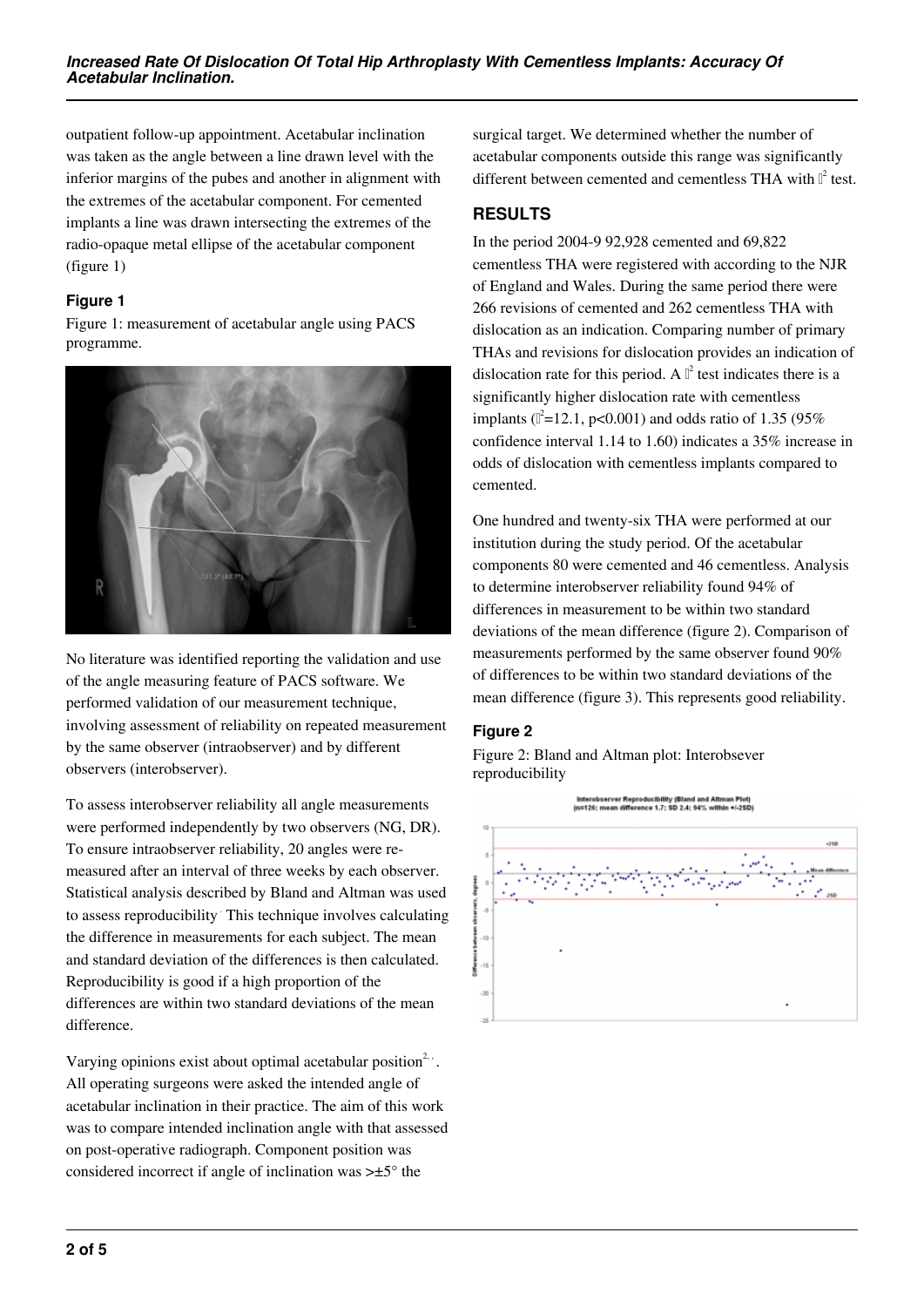## **Figure 3**

Figure 3: Bland and Altman plot: Intraobsever reproducibility.



Of the 126 THA examined 80 were cemented and 46 cementless. Of the 80 cemented acetabula 48 were ≤±5° the target angle, ie, acceptable position by our criteria. Thirtytwo were positioned >±5° from target angle, ie, incorrectly positioned. For cemented implants overall the difference from the target angle ranged from -14.3 to 5.5°. Of the cementless implants 17 were acceptably positioned (ie, ≤±5° target angle) and 29 were incorrectly positioned (ie,  $> \pm 5^{\circ}$ from target angle). Overall for cementless implants the difference from the target angle ranged from -17.9 to 13.1°. Significantly fewer cemented compared with cementless components had angles of inclination outside the target angle range (48/80 vs 29/46;  $l^2 = 6.39$ , p<0.05).

## **DISCUSSION**

The information we have gained from the National Joint Registry of England and Wales adds further evidence to small but significant difference in dislocation rate for cementless compared to cemented THA. We have observed at our institution that cemented implants are positioned more accurately than cementless. Component position is an important factor in stability of THA and we feel this may explain the greater rate of dislocation with cementless implants.

Component version as well as inclination is important for stability. Methods for the measurement of acetabular version of cemented components, ie, those with a radio-opaque metal ring, have been described<sup>2,  $\cdot$ </sup>. No such technique is described for cementless implants. Assessment is possible with CT post operatively or intraoperatively using a computer-navigated system. Computer navigation is not used in our institution and post-operative CT is not routinely performed for THA. Version was, therefore, not assessed in

our work.

It has been demonstrated that the use of computer navigated systems for THA results in more accurate acetabular component positioning . The use of computer navigation, however, still demonstrates that positioning of cemented acetabular components is more accurate than cementless *implants* 

Analysis of the national joint registry of Australia found that revision due to dislocation was more likely with a primary cementless acetabular component than with cemented implants<sup>5</sup>. Our enquiry of the UK National Joint Registry (NJR) 2004-9 found that significantly more revisions were performed for dislocation of cementless THR acetabular components compared with cemented.

Positioning of the acetabular component is more difficult when using cementless systems as on insertion of the implant the position of the cup is determined by orientation of reaming whereas with a cemented system there is potential for adjustment of final position of the implant. Chawda et al report modifying cementless acetabular component insertion technique to ensure good position, involving stabilisation of introducer by an assistant during impaction of component<sup>13</sup>.

Data from joint registries has limitations. The data analysed by this work was cross sectional, not longitudinal in nature. The cases of dislocation were not linked to the number of primary THA used for statistical analysis. The revision operations considered were included if dislocation was marked as an indication. There may have been additional indications for the dislocation not considered by this work. As more centres participate in NJR data collection and with results from longitudinal linkage of primary THA and revision for dislocation more accurate data will become available.

The apparent tendency for a small but significantly increased risk of dislocation with cementless compared with cemented implants should be considered when selecting a mode of fixation for THA. Regular audit by individual surgeons of acetabular inclination in the way we have described may be a useful guide to practice modifications to help prevent the need for revision due to dislocation.

#### **References**

1. Kennedy JG, Rogers WB, Soffe KE, Sullivan RJ, Griffen DG, Sheehan LJ. Effect of acetabular component orientation on recurrent dislocation, pelvic osteolysis, polyethylene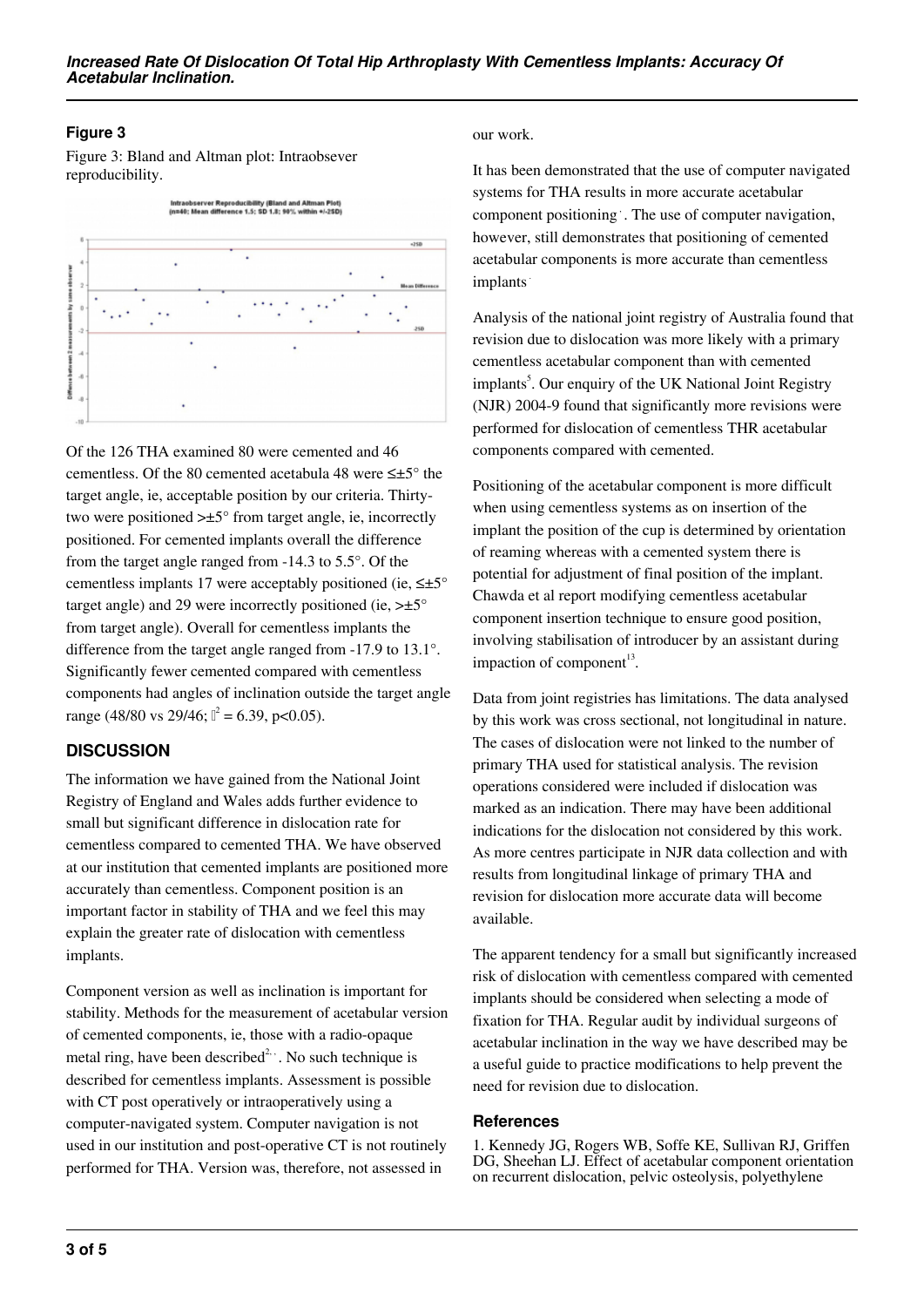wear, and component migration. J Arthroplasty. 1998;13:530-4.

2. Lewinnek GE, Lewis JL, Tarr R, et al. Dislocations after total hip-replacement arthroplasties. J Bone Joint Surg 1978;60:217.

3. Schmalzried TP, Guttmann D, Grecula M, et al. The relationship between the design, position, and articular wear of acetabular components inserted without cement and the development of pelvic osteolysis. J Bone Joint Surg Am 1994;76:677.

4. Little LJ, Busch CA, Gallagher JA, Rorabeck CH, Bourne RB. Acetabular polyethylene wear and acetabular inclination and femoral offset. Clin Orthop 2009;467(11):2895-900 5. Conroy JL, Whitehouse SL, Graves SE, Pratt NL, Ryan P, Crawford RW. Risk factors for revision for early dislocation in total hip arthroplasty. J Arthorplasty. 2008;23(6):867-72. 6. Bland JM, Altman DG. Statistical method for assessing

agreement between two methods of clinical measurement. The Lancet 1986;i:307-310. 7. McCollum DE, Gray WJ. Dislocation after total hip

arthroplasty: Causes and prevention. Clin Orthop 1990;261:159-70.

8. Harris W. Advances in surgical technique for total hip replacement: with and without osteotomy of the greater trochanter. Clin Orthop 1980;146:188-204.

9. Murray DW. The definition and measurement of acetabular orientation. J Bone Joint Surg [Br] 1993;75-  $B:228-32.$ 

10. Visser JD, Konings JG. A new method for measuring angles after total hip arthroplasty. J Bone Joint Surg [Br] 1981;63:556-9

11. Najarian BC, Kilgore JE, Markel DC. Evaluation of component positioning in primary totalhip arthroplasty using an imageless navigation device compared with traditional methods. J Arthroplasty 2009;24(1):15-21.

12. Haaker RGA, Tiedjen K, Ottersbach A, Rubenthaler F, Stockheim M, Stiehl JB. Comparison of conventional versus computer-navigated acetabular componenet insertion. J Arthroplasty 2007;22(2):151-9

13. Chawda M, Hucker P, Whitehouse S, Crawford RW, English H, Donnelly WJ. Comparison of cemented vs uncemented acetabular component positioning using an imageless navigation system. J Arthroplasty 2009;24:1170-3.